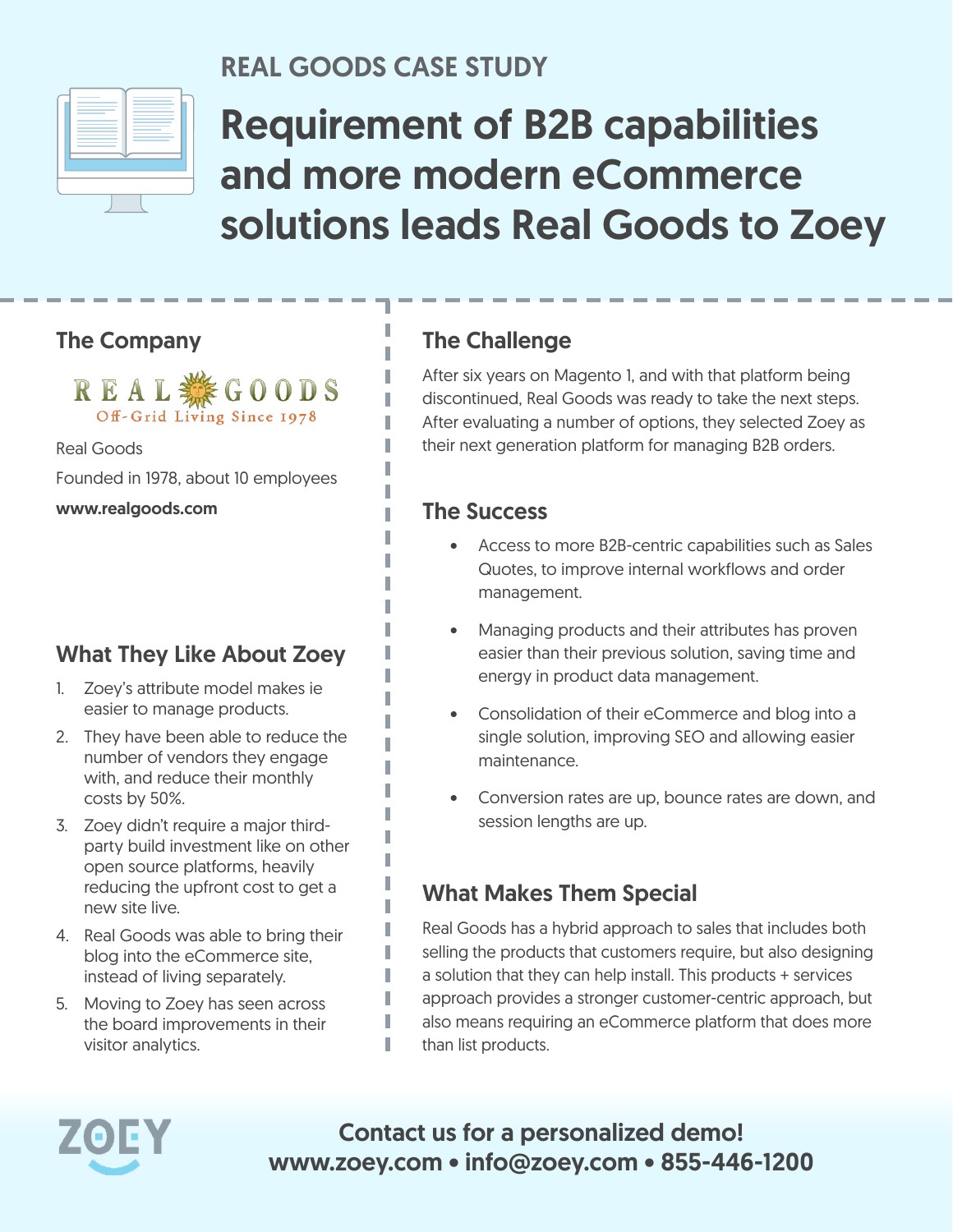#### By the Numbers

REDUCTION IN MONTHLY COSTS 50% SINCE MOVING TO ZOEY

## 1<br>---PERSON NEEDED TO SET UP ZOEY AND MIGRATE DATA

#### Ready for More

After more than six years, Real Goods was ready to take the next step and move to a modern eCommerce platform. With limited internal resources and budget, the next move was one that would be an important choice for the business' online growth and future.

Meanwhile, as their business was reliant not just on product sales, but also services, having a solution that could manage more complex eCommerce scenarios allowed for better customer segmentation, along with the ability to provide and manage quotes.

Real Goods' previous eCommerce store had been built on Magento 1. Sean Connolly, Website Administrator for Real Goods, said that the upcoming end of life support for that version of Magento meant it was time to figure out the next steps.

"We were looking to get off that and get on to another platform that was more stable, more future proofed," Connolly said. "We wanted something that we knew was going to stay up to date with the latest security threats."

The natural first step was Magento 2, but Real Goods, like others, discovered that it isn't just a simple migration, but instead a full rebuild of their website to move over. The quotes received made such a migration impractical.

"Some of the prices we were quoted were two full years of eCommerce revenue for us," Connolly said. "It was kind of a non-starter." Meanwhile, a simple version upgrade still didn't resolve some of the business goals for the future without further development, adding to the cost.

#### Needing a New Solution

Real Goods' Magento development partner suggested they check out Zoey as an option. Since design could be handled internally and more features came out of the box, it required a lot less set-up investment time and money vs. a custom build on an open source platform.

Zoey also offers a data migration tool for some platforms, such as Magento 1, that can speed up the initial data input. The experience migrating data was smooth enough to put Zoey at the top of the list.

"I was sold pretty much right away, especially after we actually did the migration as a test," Connolly said. "I ran the migration tool to bring all our customer, order and product information over. That pretty much just worked."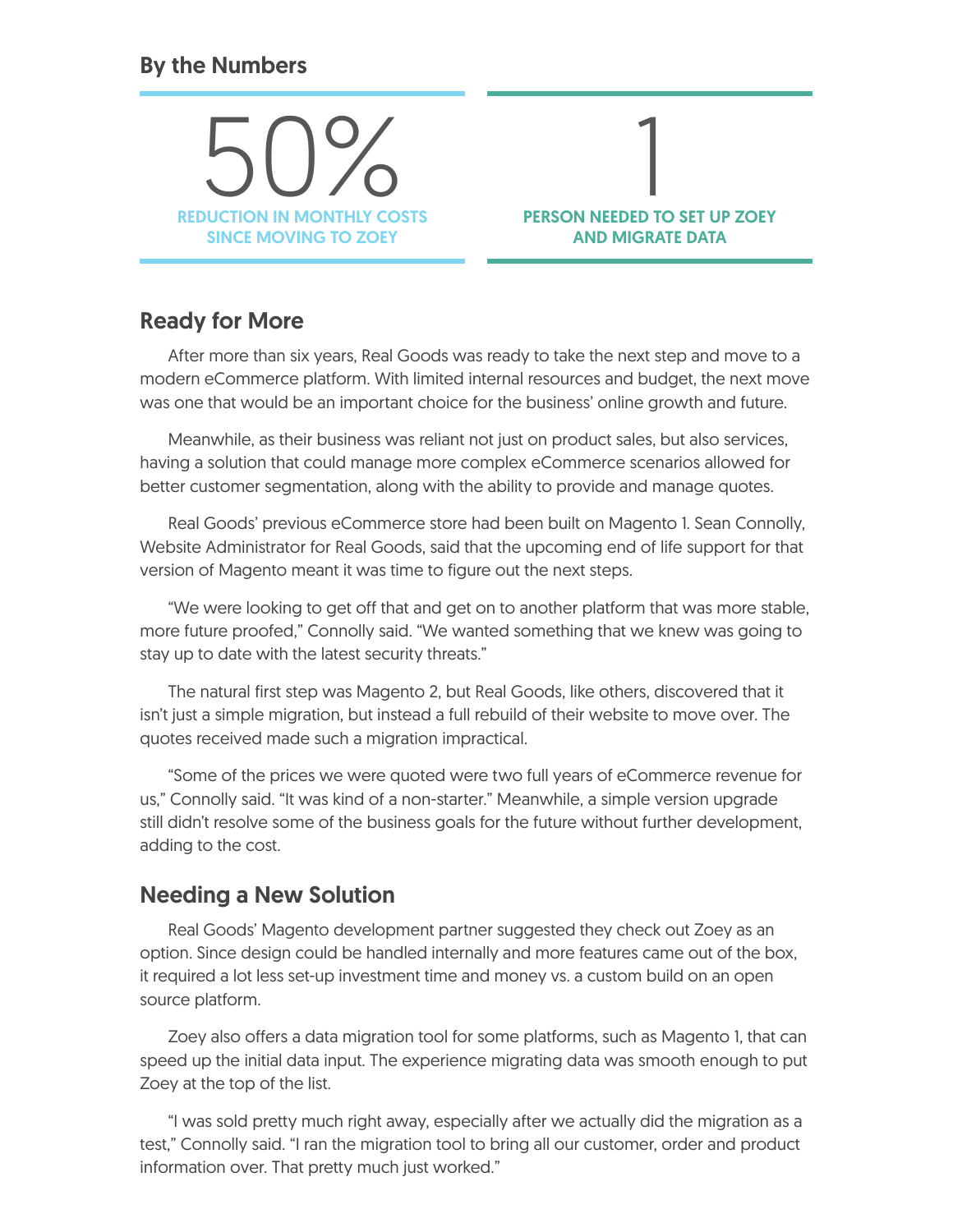#### In Their Words

"We want to use the quotes feature as a way to easily and electronically keep a living record and document of this sort of back and forth conversation between the customer and sales rep — tweaking the quote, tweaking the system being built. Streamline, simplify, digitize that whole part of the business where we plan to make a bulk of the revenue."



Sean Connolly, Website Administrator, Real Goods

Having a successful data migration was critical given Connolly being largely a oneman shop. Connolly noted, "I'm a contract employee for Real Goods. The manpower for this big job getting this eCommerce site up is just me. I saw how well the migration worked, and I felt like we're already halfway there. I just had to skin this website and go through all the settings, and then start testing different kinds of orders and scenarios. It all worked right out of the box."

Connolly found Zoey intuitive as someone who is able to work their way around the administration settings of web software. Connolly said, "It seems like most of the same options are there, much easier to access, more intuitive to find where I need to look for a particular setting if I didn't already know. I'm pretty well taken with how well designed and solidly built Zoey is."

#### Better Tools, Less Time Needed

Connolly has found Zoey's product and attribute creation tools to be much more suited for their business. "One thing I loved right away about Zoey is all of the product attributes are freestanding and you can assign and remove whichever ones you want to any product." Being able to make adjustments as needed has reduced the amount of time required to manage products, allowing that time to be reinvested in other, more important tasks. Other solutions take a more rigid approach to attributes that don't always make it easy to evolve the data architecture.

Real Goods was also able to consolidate their blog into their eCommerce site for the first time, reducing the number of platforms they had to manage, and with it hosting accounts and other supporting services. "After we went live with Zoey with eCommerce, the next big project was to move the blog content over. That works well, the blog looks nice in Zoey, so we can shut down the WordPress site and hosting," Connolly said. "It's great to consolidate that part of our web presence as well, and is better for our SEO."

#### Seeing Real Results

While working through the normal teething issues any new website would encounter in terms of helping those searching or coming back to find a new website, Connolly has seen great signs of improvement over their previous solution.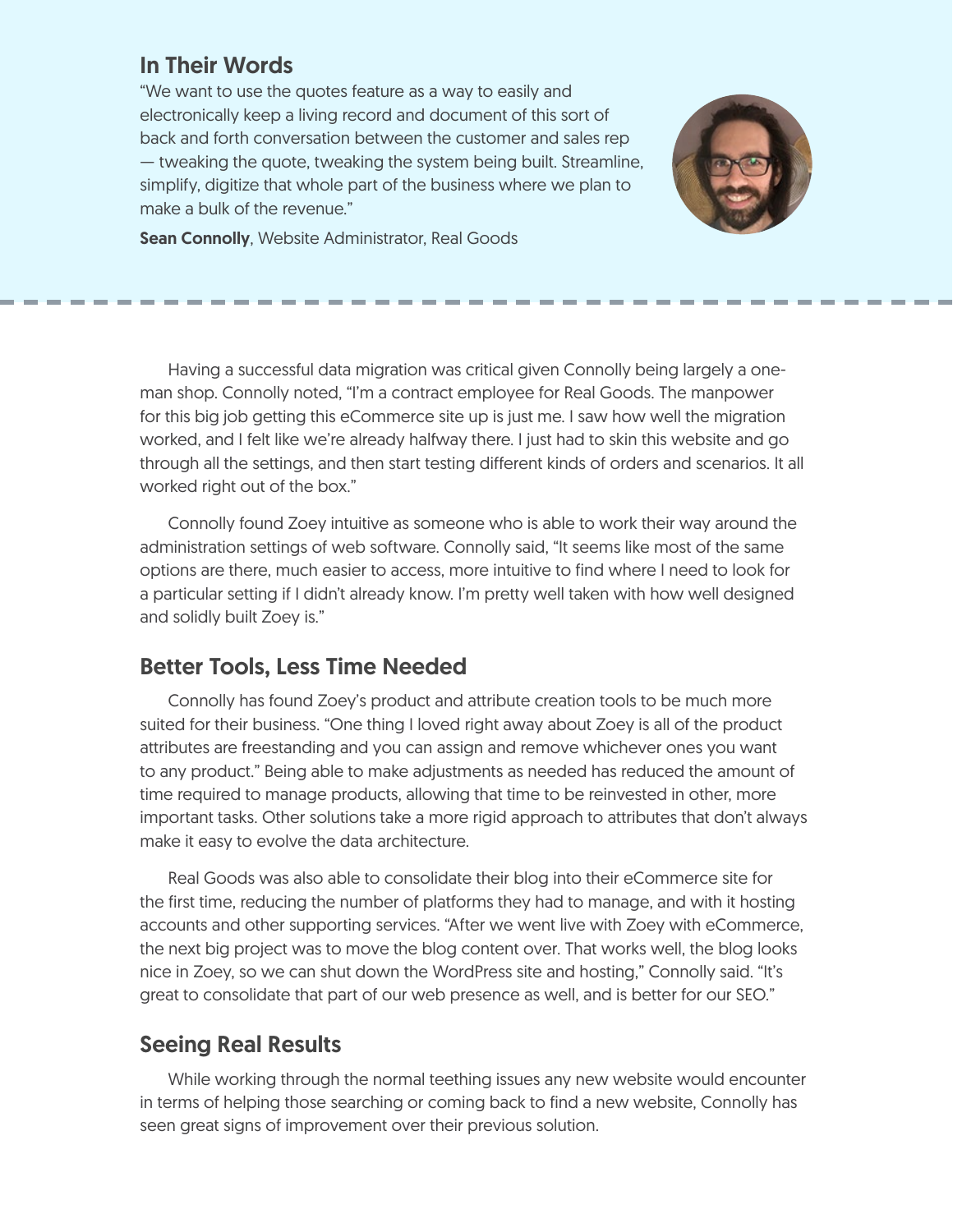#### In Their Words

"I could foresee a future that we have a customer group for installers, people who… if you're a contractor and go to Home Depot, you get a better price when buying a contractor price. I could see us doing something like that in the future."

**Sean Connolly, Website Administrator, Real Goods** 

"One change that has been a reality for us: Better conversion rates," Connolly said. "Our bounce rate has gone down. People like the new homepage more than the old homepage. Getting a little bit longer sessions, which is something we want to see." All of this is great encouragement for the Real Goods team that the latest changes are helping the business.

They're also saving money, thanks to consolidating a lot of investments down to a single bill with Zoey. "We've almost halved the cost of monthly ownership/overhead of keeping the site up and running... than we were paying between Amazon hosting costs, our developer and web host manager cost. It's less money overall and just having a single source for all of that vs. paying three separate bills for the Magento site, it's obviously simpler." Moving the blog over saved them a bit more.

Connolly has given Zoey's support team high marks for being responsive and flexible. "I'm impressed with how quickly the support team has made changes with how it works, even adding features into the admin. There's clearly a flexible codebase you've got it built on." Connolly also appreciated the comprehensive Zoey support documentation available.

"Being thorough with the support docs makes it so that a person with decent competency in website building can probably get most of the answers to their questions right there without having to open a ticket," Connolly said. "I think you did a nice job on tutorials and guides in the knowledgebase area.

"It makes it so somebody like me is more likely to take on eCommerce site gigs for people if I know there's a platform like Zoey out there where I can do that without needing full-on developer level knowledge of building from the ground up."

#### Looking to the Future

At the time of this case study, Real Goods is evaluating some of Zoey's more advanced B2B capabilities to further build out the website. One area of exploration is for the customer groups feature.

Connolly said, "I could foresee a future that we have a customer group for installers, people who… if you're a contractor and go to Home Depot, you get a better price when buying a contractor price. I could see us doing something like that in the future. Installers, registered as a Solar PV installer, gets to see your own pricing, some of your own pages."